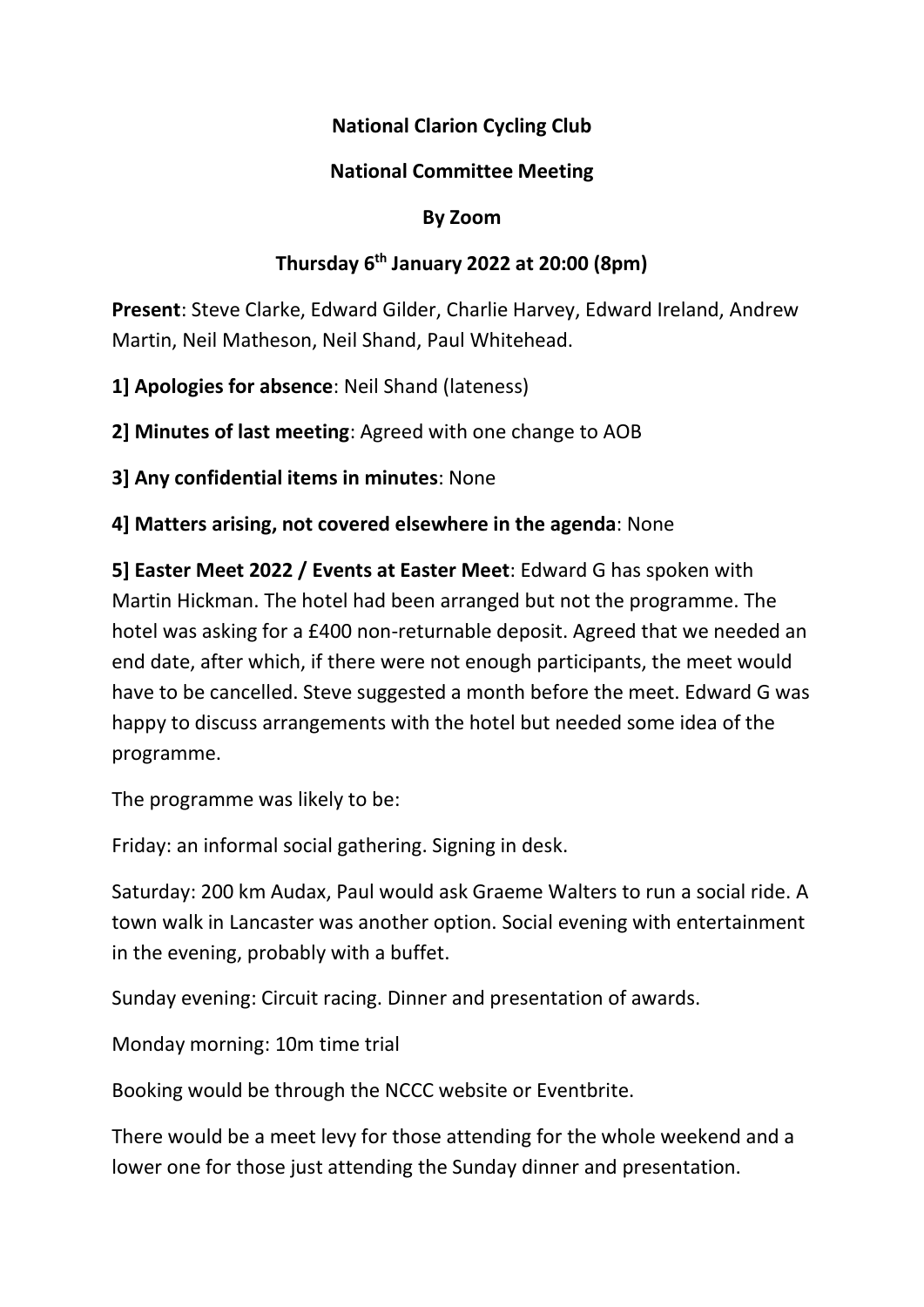We could ask for expressions of interest through B&S.

As regards a meet ribbon, Steve would check with Jacquard Weaving to see if their loom was now working,

## Action: Edward G / Steve

Note: It has since been agreed to a have a special NC meeting on Sunday January 16<sup>th</sup> to finalise details of the Easter Meet.

6] Easter Meet 2023: Deferred to a future meeting.

7] Membership report (Paul): Paul presented a detailed report. As of 2/1/22, we had 1793 members. The Dronfield section was now up and running. Members could update their own details though Member Mojo. He had been in touch with Yorkshire Coast section as their membership details were formatted differently to other sections. Some sections had asked about laminated membership cards. The membership survey indicated that many members appreciated them but the cost of the cards and postage was regarded as prohibitive. The main reason members needed it was to claim their discounts. Steve asked if a digital membership card could be sent to a member's mobile phone. Neil M would look into this. Edward G had received few emails re: not getting cards. Confirmation of their membership and the discount number could be included in a letter. Edward G would check if a QR code could be provided by Cotswold Leisure for members to use. Andrew would look into a privacy notice setting how members' data would be used.

## Action: Edward G / Andrew / Neil M

## 8] Collection of subscriptions (Paul / Andrew):

Andrew presented a list of 2021 NCCC subscriptions. As regards collection of 2022 subscriptions, it was felt that the best approach was to send sections the names of their members and ask for payment. Members need to be reminded that if they were not covered by our insurance if they had not paid their subscriptions. The usual amount would be £12 adult, £8 under 18 single, £24 family. No payment is expected for life members. Paul and Edward would work out an appropriate wording to send out to sections. W. Lothian, Calder and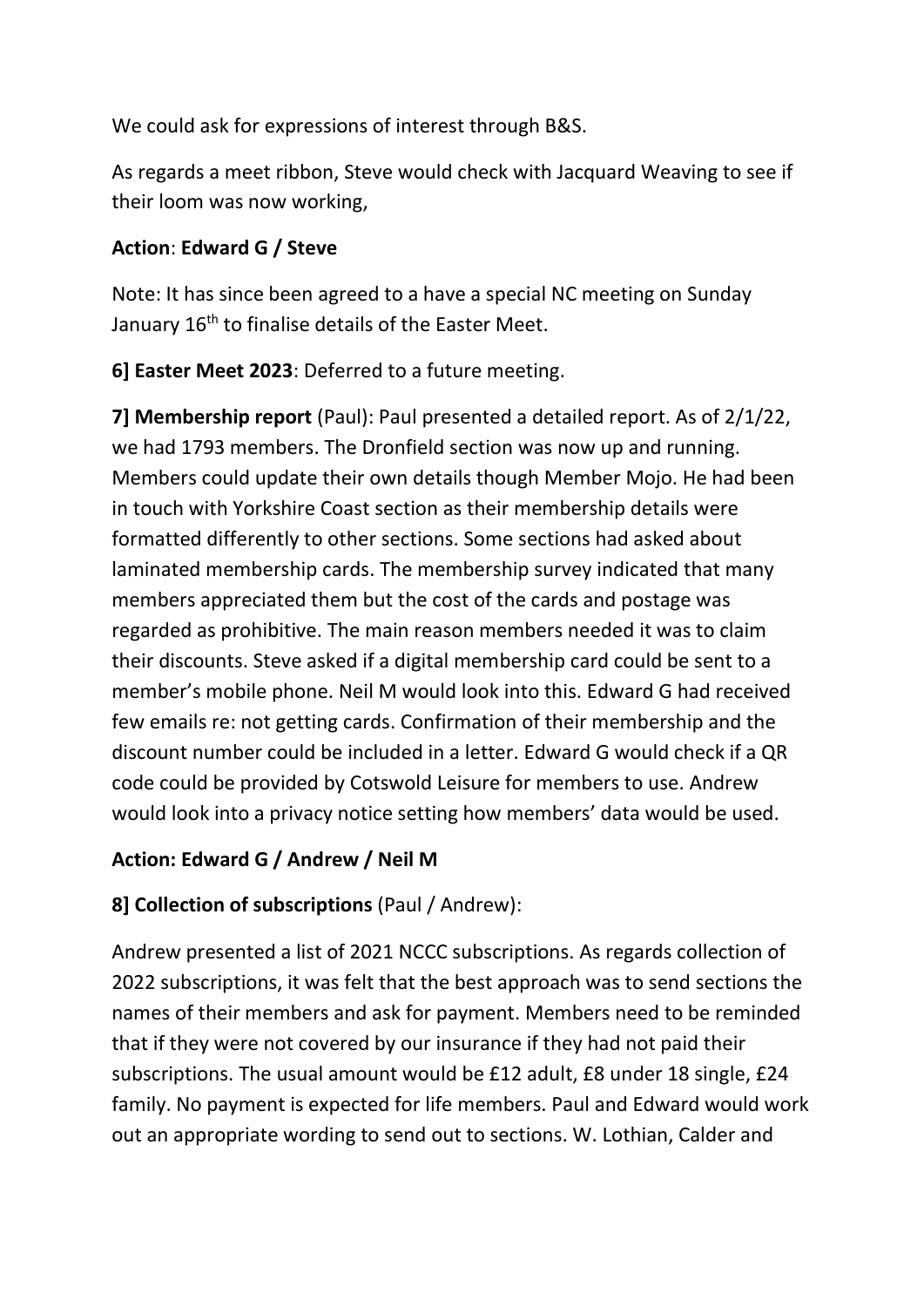Blackpool needed chasing for arrears. Edward G would email them. There was also the issue that different sections were using different payment methods.

## Action: Paul / Edward G

9] Website / web hosting – any further updates (Neil): Neil had emailed Toby at Tasty, who have come up with a better offer allowing us up to 20 email addresses, though we are nearing the limit of our disk space. It was agreed to stay with Tasty rather than transfer to Mythical Beasts. The cost would be £150pa. Though this was more expensive, we would continue to benefit from Tasty's technical support and would not have spend time on migrating our records.

## 10] Boots & Spurs / Boots & Spurs Extra (Edward G)

Steve had spoken to Smooth Law who would send some copy to him to pass on to Edward G. There had been one complaint about an editorial.

11] Competitions and Events (Steve): Steve was working on the Easter Meet races. He had been unable to get the track for February 2022 but would book for February 2023 for the track competition. Joanna was still chasing past records that the NC may have to ratify. He had the idea that we could encourage Clarion members to support Cycle to Work Day (Thursday 4th August). The URL for this is https://www.cyclescheme.co.uk/ctwd

12] Any campaigning news (Charlie): Charlie had already circulated Cycling UK's campaigning news and had little further to report. Steve had seen magazine coverage of the London Cycling Campaign's dangerous junctions campaign. Charlie had contributed personally to it and had been with other London Clarion members at one of the demos. He gave the NC further details. It was agreed that any contributions to local campaigns should be made by local sections but the NC might support national campaigns, e.g. the one by Cycling UK on the revision of the Highway Code. Edward G hoped to include information on the revision on the Highway Code in B&S. Neil S had put information about it in on his section's Facebook page and was asked if he could put this on the national FB page. Steve would then ensure that this was distributed amongst the sections.

## Action: Neil S